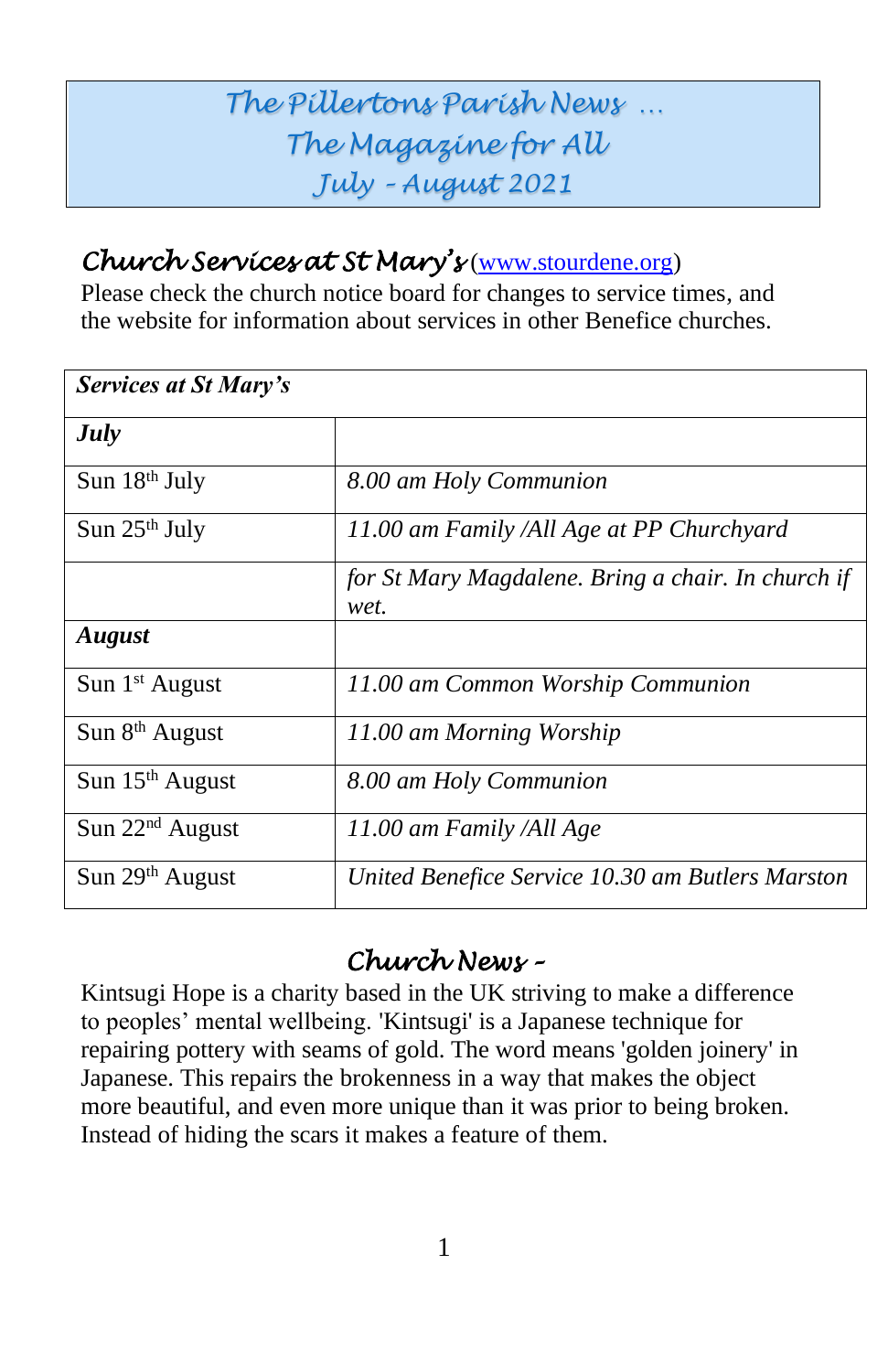Awareness of mental and emotional wellbeing and health has been raised in recent years and we have all been challenged in our wellbeing in these times. Christian faith values, touches, and resources the complexities of who we are and who we can become. At its heart in the story of Jesus, we can see how we have a strong narrative that helps us frame our own struggles and sufferings, and above all Christian faith assures us we have a God who loves us.

Kintsugi offers a twelve-week programme covering issues, such as, disappointment, loss, anxiety, anger, perfectionism, shame and resilience. You are invited to join a Kintsugi Hope Wellbeing Group which begins in September in Stourdene. We are looking to run one group face-to-face in the daytime and another online on Zoom in the evening on Tuesdays. To register your interest, and preference of online/onsite and daytime/evening, please email Sharon, the Rector, on sharon.goble@btinternet.com

Like all our gatherings in Stourdene, this will offer you a safe space, where, in companionship with others, you have opportunity to think around what is important or challenging for you. This safe space may also become a sacred space for you, because we explore these issues with our Christian faith as our greatest resource and invitation. You need only share as much of yourself as you wish to share and you can be assured that you will be listened to, respected and valued. We will take responsibility to signpost you to where you may find additional help, and we choose to commit to pray for you.

Kintsugi Hope: Discovering treasure in life's scars says: "We want to see a world where mental and emotional health is understood and accepted, with safe and supportive communities for everyone to grow and flourish." <https://www.kintsugihope.com/>

*Reverend Sharon Goble, Rector of Stourdene Benefice, including the parishes of Ettington, Alderminster, Butlers Marston, Halford, Newbold on Stour and Pillertons [www.stourdene.org](http://www.stourdene.org/) 01608 682282/ 07799220407*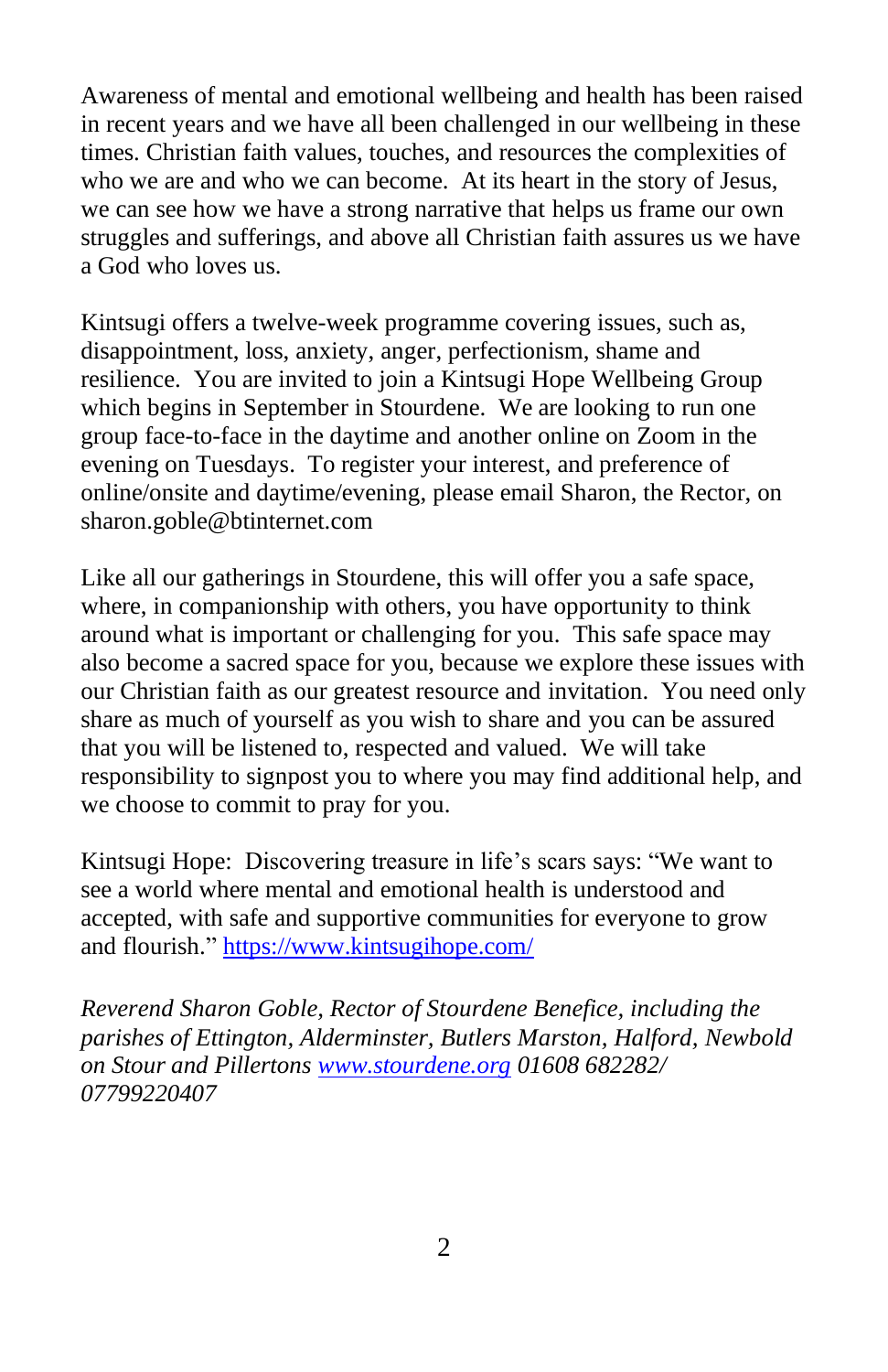*Churchwardens' notes* – Hello everyone! It is good to be back in print after what has been, at times, both a challenging and stimulating fifteen months, requiring us to embrace new skills and ways of thinking. We are now - at last - returning to something like normality with church services every Sunday, and look forward to a time when all restrictions are lifted.

James and I would like to thank all those - both clergy and laity - who have been supportive in all initiatives, and helped to facilitate those services and activities that were allowed.

Where possible we have tried to take church activities outside the building with services and seasonal notice board and churchyard decorations readily visible to those passing the church.

James has retired this year as churchwarden for a well-earned rest, and I would like to thank him on behalf of the PCC for all his help, support, and hard work, and for looking after matters relating to the church building – and also for his work on 'The Friend of St Mary's, 'The Historic Churches Trust', and currently the Stourdene.com website.

Jeremy Percival has very kindly agreed to take on the role of co-warden and we welcome his skills and expertise.

We would also like to thank those who have cared for the two churchyards, cleaned, and opened the church when we could, and provided flowers for special occasions during the lockdown periods.

Many new families who have moved into our two villages over the past months and St Mary's extends them all a warm welcome. I have met quite a few while walking and cycling last year, and hope to meet more at possibly our open-air service in Pillerton Priors Churchyard on 25<sup>th</sup> July at 11.00, or at the very popular church teas which 'The Friends' are planning to run again in August.

Sadly, we were unable to hold our Church Fete and Grand Raffle for two years due to Covid restrictions. This has left a big hole in the church finances. I feel I myself am no longer able to co-ordinate it and the PCC would be incredibly grateful for any persons who be kind enough to take up the challenge. I am happy to help in an advisory capacity having had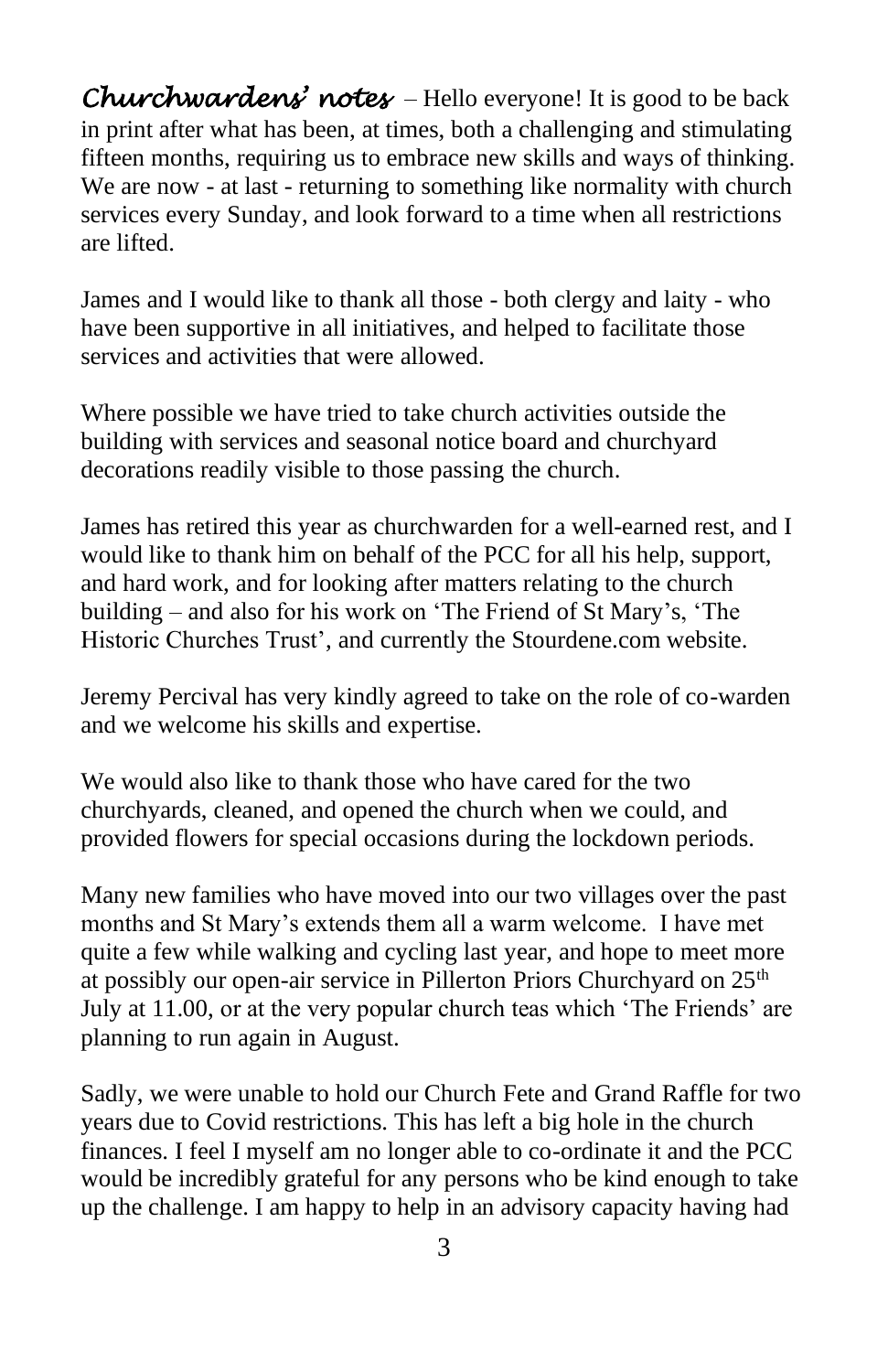some twenty plus years of experience! It is a great opportunity for our two villages to work together and has been an important source of income for the maintenance of our lovely old church.

Congratulations to Steve and Samantha Edkins, and Sam and Elsa Curtis who were married in St Mary's last month. It was great to hear the church bells again for such joyful occasions and the sun shone too on both days! *Jennifer Lewthwaite* (740688)

*Jottings from Hersey -* Changes! Changes since my last jottings were suddenly halted. The village has said goodbye to many and welcomed more. Farewell Mike and Vicky, Martin and Annie, Dominic and Natalie, Suzie and Stuart. A warm welcome to Peter and Sue, Craig and Charlotte, Olivia and Tom, Pippa and Luke. I can think of no better way to explain to newcomers what we cherish about this community than to repeat this entry in Professor Flint's diary:

*"September 6th 1942:* Went to church with Ruth this morning and, as usual, got more from the well-proportioned chancel and the windows backed by the trees than the sermon. Pillerton church gives more expression to the idea of abiding peace than any place I have ever known. It never alters with the years; even the parishioners, though gradually changing as individuals, remain the same in manners and appearance as in the days when my grandfather was church warden here. The singing is still "thin" and consists mainly of the voice of the organist who is as constant as the tremolo stop of the organ. Now and then the vicar bursts out and fills the place with such a background of sound that one ventures to add a feeble note or two. But no sooner does one sing with the confidence of being well drowned in the general congregational chorus than the vicar slackens and one is left high and dry and appears to be leading the whole orchestra. The service is rather like a family party consisting of people one helped during the week with the harvest, or made up of a shooting party to supply the village with rabbits and the congregation rarely more than twenty strong." *Ros Williams*

*Sunday teas in August –* Come along to St Mary's for tea and cake on each Sunday afternoon in August – all five of them this year! Teas will run from 3 till 5pm, and it is a great fundraiser for our beautiful church. Contributions of cakes will be very welcome - please contact Fiona Young (0791 7771157) if you are able to provide a cake for any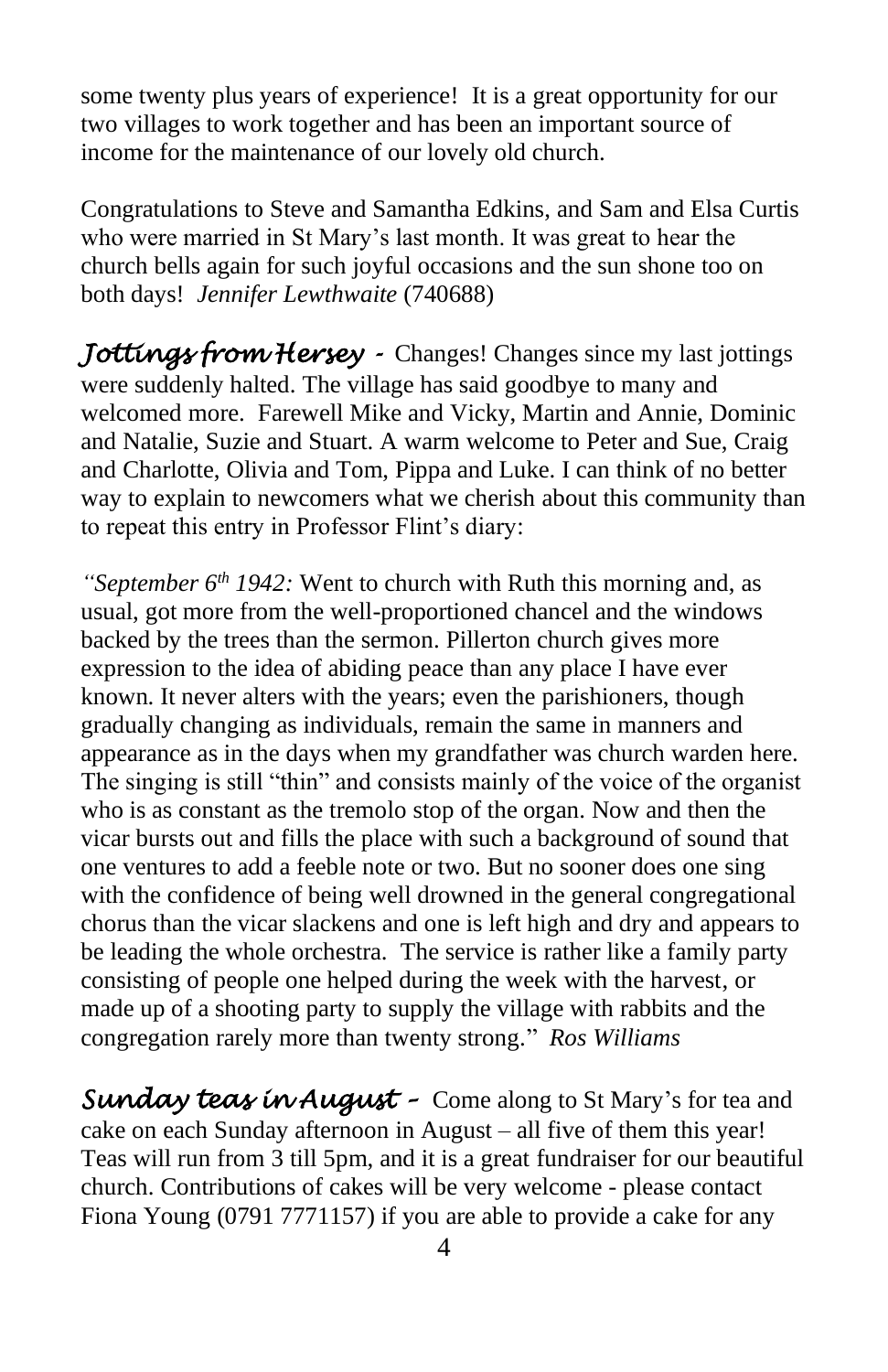Sunday. If anyone would like to step-up and help host one of the Sundays, please contact Fiona. Look forward to seeing you!

*Pillerton Hersey Parish Council -* Two Councillors, Tim Newcombe and Debbie Newton, stepped down from the parish council in May 2021, and we thank them for all their hard work. The parish council is now looking to co-opt two new Councillors and, if you would like to know more, please contact the Clerk

[\(clerk.pillertonherseypc@outlook.com\)](mailto:clerk.pillertonherseypc@outlook.com), or speak to any of your councillors: Richard Scott (Chair), William Forsyth (Vice Chair) and Alec Hitchman.

In the Spring, we asked residents for creative contributions to help the council decide on a new logo. A big thank you and congratulations to Sam Curtis for providing us with a great image of the church. We're currently working on an updated website and we will share the new logo when it is completed.

At the Annual Parish Meeting, we had some excellent conversations with residents who were interested in two working groups. We're still working on getting these set up, they are:

- **Road safety and speedwatch:** The Warwickshire Community Speedwatch training needs at least six volunteers (so we need some additional volunteers). The training has been on hold due to COVID-19 restrictions, and we will be in contact with people when it restarts.
- **Climate change and the natural environment:** This group will consider how the community can play its part in adaptation and mitigation of climate change including issues such as flooding and biodiversity.

The parish council would like to improve communication with residents. While the Hersey Help Group on WhatsApp has been a great source of support, not everyone is part of this. We have therefore created a presence on Facebook and WhatsApp, and would welcome everyone who wishes to engage this way:

**Pillerton Hersey Community Facebook group:** For people in and around the area or with a connection to the parish. We have added a simple question in the request to join – this is to reduce the amount of spam.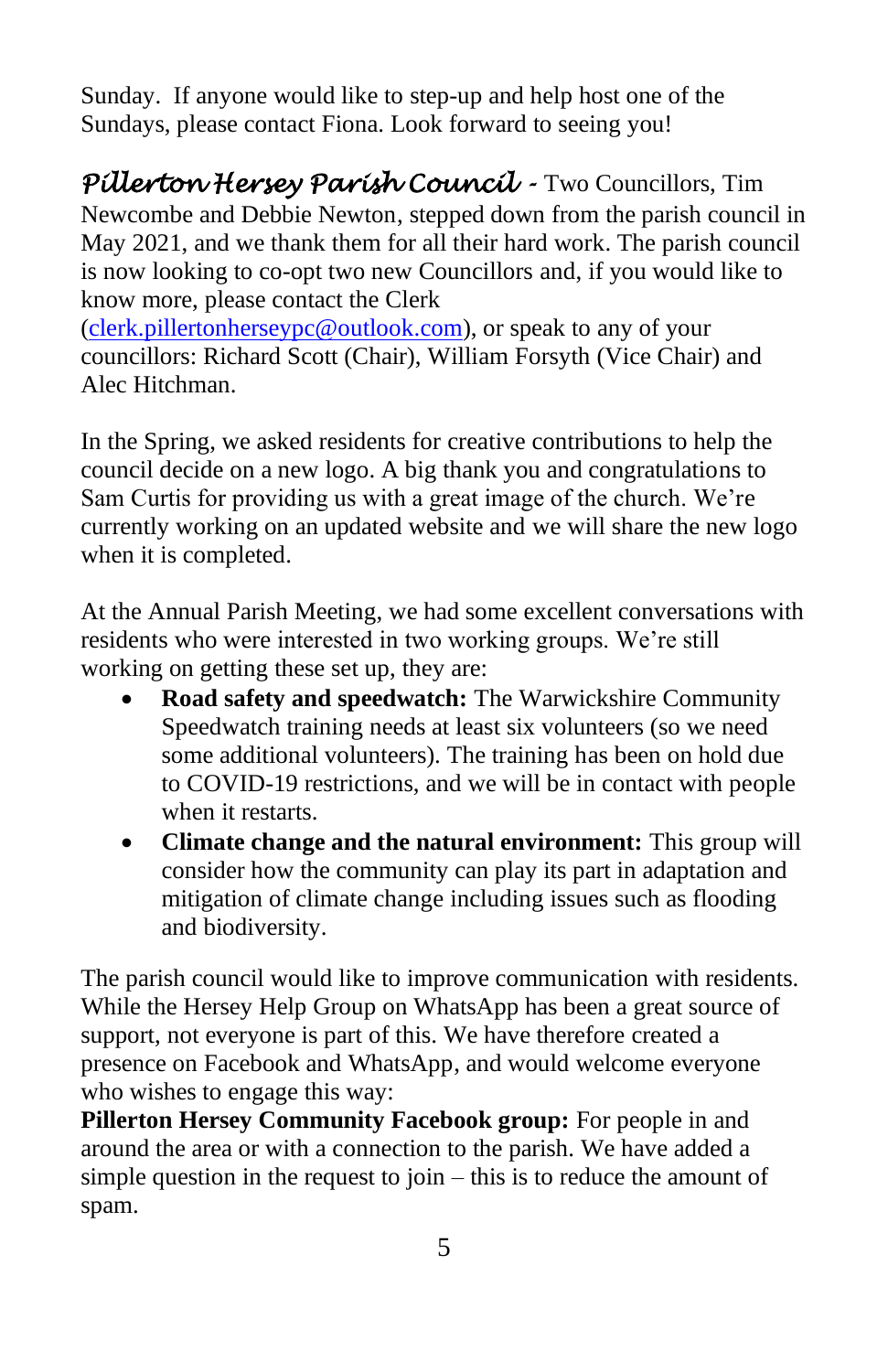**Pillerton Hersey Parish Council Facebook page:** We will share information of interest and relevance to residents. Please "like" and "follow" to keep in touch.

**Pillerton Hersey PC WhatsApp group:** Residents can follow updates from the parish council. To join please use the link:

<https://chat.whatsapp.com/JTvRbFTPCC1Aga4qvqD44I>

The next ordinary meeting of the parish council is on Thursday,  $9<sup>th</sup>$  Sep 2021 at 7:30pm.

*Pillerton Priors Parish Council -* If you would like to be added to the parish council email list, please send your email address to [pillertonpriors@gmail.com](mailto:pillertonpriors@gmail.com) giving us permission to use your details to contact you. *Sue Greenall, Clerk to the Parish Council*

*Butterfly Walk –* Throughout July you can book a date/time to follow a butterfly walk on Blackberry Farm, Halford CV36 5DL, in aid of Shipston Home Nursing. The paths are well marked and include beautiful wooden sculptures, and the walk offers wonderful views across the Stour Valley. A minimum donation of £5 per adult is requested, with no charge for under-16s. Please 'phone Richard Gray (07977 587911) to reserve your date/time.

Carers4Carers is back! An outdoor meeting, supported by Compton Verney, took place earlier in July and members were able to see each other for the first time in over a year. Another outdoor meeting has been arranged for August. We are planning a return to Kineton Village Hall in September, and we continue to hold our virtual coffee morning on the fourth Friday of each month, support our members by 'phone, and send out our monthly newsletter. For more information about our self-help support group for unpaid carers, please take a look at our website [www.carers4carersonthefosse.org.uk](http://www.carers4carersonthefosse.org.uk/) , email us at [kcarers4carers@gmail.com](mailto:kcarers4carers@gmail.com) or phone Gillian on 07947 893504.

*St Mary's Choir -* St. Mary's Church choir has of course been unable to practise for over a year now… it doesn't seem possible! However, as soon as services resumed in Church and some music was allowed once again, we have provided a mini, mini choir, complying with the rule of six, to sing hymns, even though the congregation is still not allowed to raise their voices. Our loyal organist, David Adams, has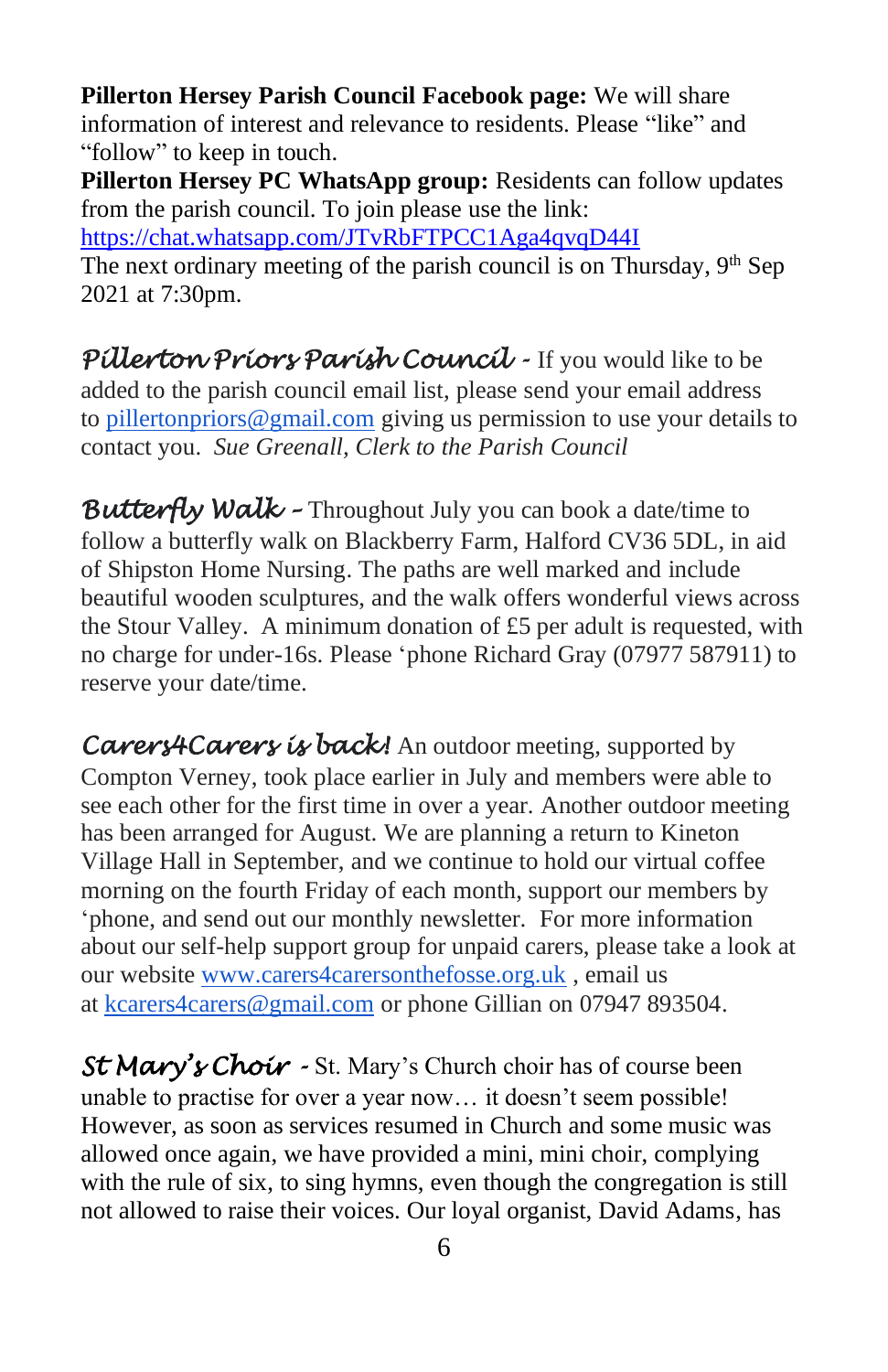continued to help us out through thick and thin. We do hope that as soon as restrictions are finally lifted we will be able to practise once again, with the full choir taking part. As always we will be ever so happy to welcome any new members…it may take a little time to sort ourselves out, but we will be so happy to get together again. *Jane Waters*

## *\*\*\**

*Church mowing -* Thank you to our volunteer mowers. Each of you has been issued earlier in the year with a list of names and corresponding telephone numbers, and brief instructions. Thank you! *Tim Fillmore (740824)*

| $19-25$ July   | William Forsyth    | $30$ Aug-5 | David Stephenson |
|----------------|--------------------|------------|------------------|
|                |                    | <b>Sep</b> |                  |
| 26 July-1 Aug  | <b>Brian James</b> | $6-12$ Sep | <b>TBC</b>       |
| $2 - 8$ August | Nicole Green       | 13-19 Sep  | Mark Hurley      |
| $9-15$ August  | Jonathan Young     | 20-26 Sep  | Tim Pearson      |
| $16-22 \, Aug$ | Olly Arber         | 27 Sep-3   | Zbig Cichocki    |
|                |                    | <b>Oct</b> |                  |
| $23-29$ Aug    | Sam Curtis         | 4-10 Oct   | Craig Wood       |

*Church flower arranging rota –* We are hoping to return to normal by 2022, meanwhile July and August will be covered by the schedule below. We expect to be have a "full strength" team for Harvest, although the date is yet to be decided. Ladies or gentlemen who would like to put flowers or plants in the church will be most welcome to join us, no matter how experienced. If you are interested, please contact me. *Gill Ison (740534)*

*Please arrange flowers in time for the first Sunday of your rota. Church keys can be obtained from me, Mair Howell (740107), or the churchwardens, or from the Fiona Young (0791 7771157).*

| $5^{th}$ July | Olga Brades & Gill Ison           |
|---------------|-----------------------------------|
| $2^{nd} Aug$  | Helen Marshall & Patricia Crookes |
| $16^{th}$ Aug | Jane Waters & Sue Ingall          |